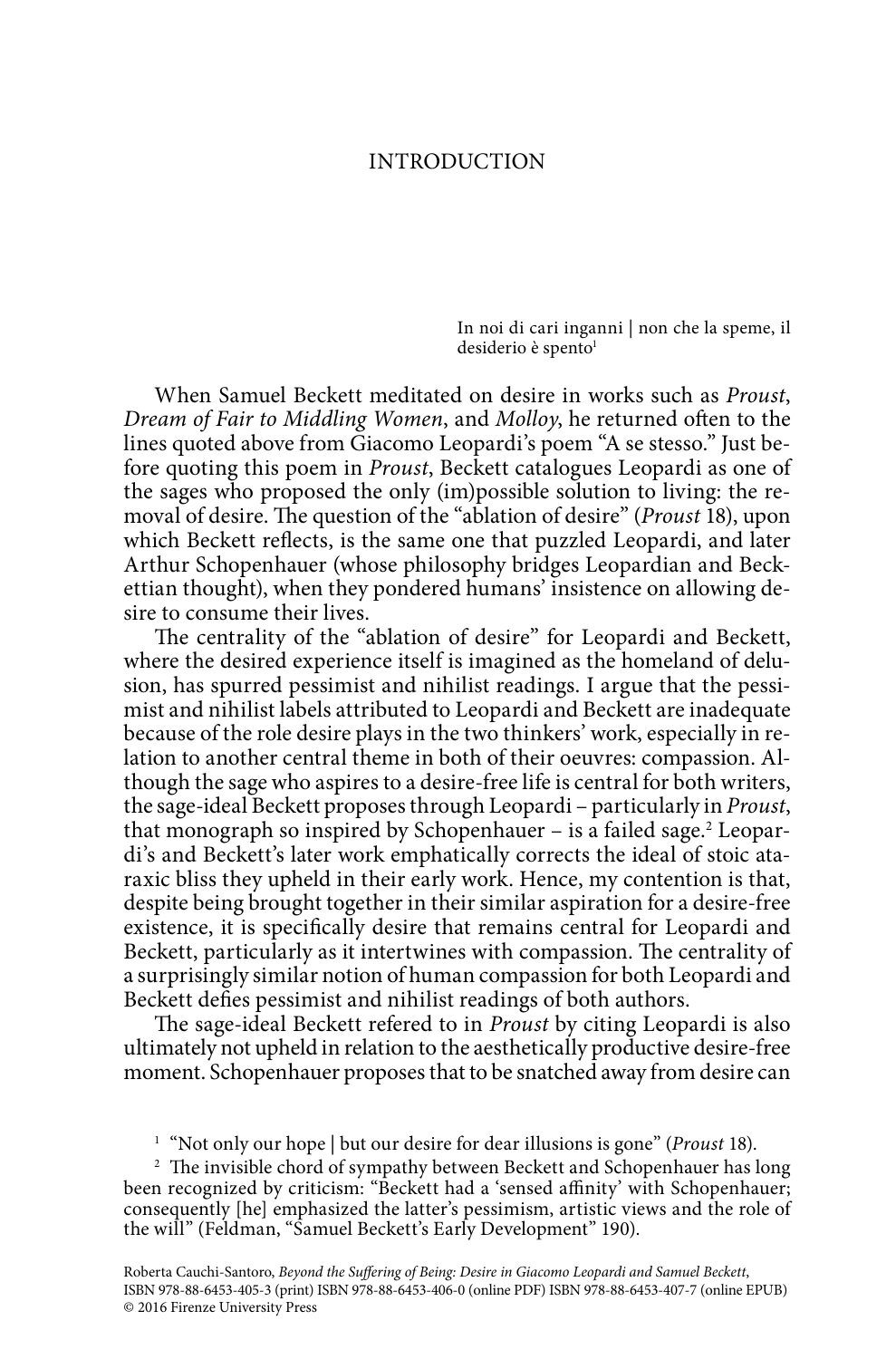transport the individual into a state of pure cognition, where aesthetic appreciation is possible. The individual in a desire-less moment becomes "the one eye of the world that gazes out from all cognizing creatures" (*World as Will and Representation* 1: 221). Leopardi's ultra-sensitive individual at the mercy of "*souffrance*," who aspires to *atarassia* [ataraxia], and whose quiet suffering enables artistic production, foreshadows Schopenhauer's aspiration for stoic ataraxy. The stoic's ataraxic aspiration also clearly prefigures and intersects productively with the Beckettian "suffering of being" (*Proust* 19). This ataraxic aspiration attempts to interrupt longing, and is both a source of pain or suffering and an apt condition for aesthetic appreciation. However, the human being can never perfectly inhabit a realm free of desire and will. As Schopenhauer asks, "who has enough strength to survive there [in a state of will-lessness] for long?" (1: 222). Aestheticism requires the elevation of consciousness to the will-less, timeless subject of cognition, but when such a difficult state of pure contemplation is impossible to achieve, what remains is "the emptiness of the idle will, the misery of boredom" (1: 228).<sup>3</sup>

In contrast to the dissolution of desire in *ataraxia*, the desire for the other is central in Leopardi's and Beckett's oeuvres. That is, while the two writers' attempts to reach their respective existential cores (Beckettian "suffering of being" [*Proust* 19] and Leopardian "*souffrance*") might seem to point towards the celebrated nothingness of their existential quest, closer examination reveals that the attempt to still desire common to both authors is frustrated and outdone by a combative desire that pervades their (relatively) later work. Hence, while the desire to cease desiring is the philosophical kernel of both authors' oeuvres, it also draws attention to and exacerbates the inextinguishable quality of desire.

Looking at Leopardi's post-1828 poetry, particularly the poems in the *ciclo di Aspasia* (which include the quoted "A se stesso"), as well as one of his last poems "La ginestra o il fiore del deserto," and examining Beckett's plays *Endgame* and *Happy Days*, I argue that desire in Leopardi and Beckett should be read as lying at the cusp between Jacques Lacan's and Emmanuel Levinas's theories of desire. Leopardi's and Beckett's desire encompasses the struggle between the forces of *thanatos* and *eros*; their desire is one of self-preservation as well as a desire that acquires meaning in social interaction. These forces are also central to the death – as opposed to sexual – drive at the core of Freud's pleasure and reality principles and Lacan's breached subject in "*moi*" and "*je*." To counter desire as a tension

<sup>3</sup> Schopenhauer affirms that "what someone truly wills, the striving from his innermost essence and the goal he pursues accordingly . . . could never alter with external influences such as instruction: otherwise we could recreate him" (1: 321). Schopenhauer here admits the essential inner immutable core of desire, or, as the Latin Stoic Seneca puts it, "*velle non discitur*" ("willing cannot be taught" 81: 14). Motives can only alter the direction of their striving, but not the striving itself.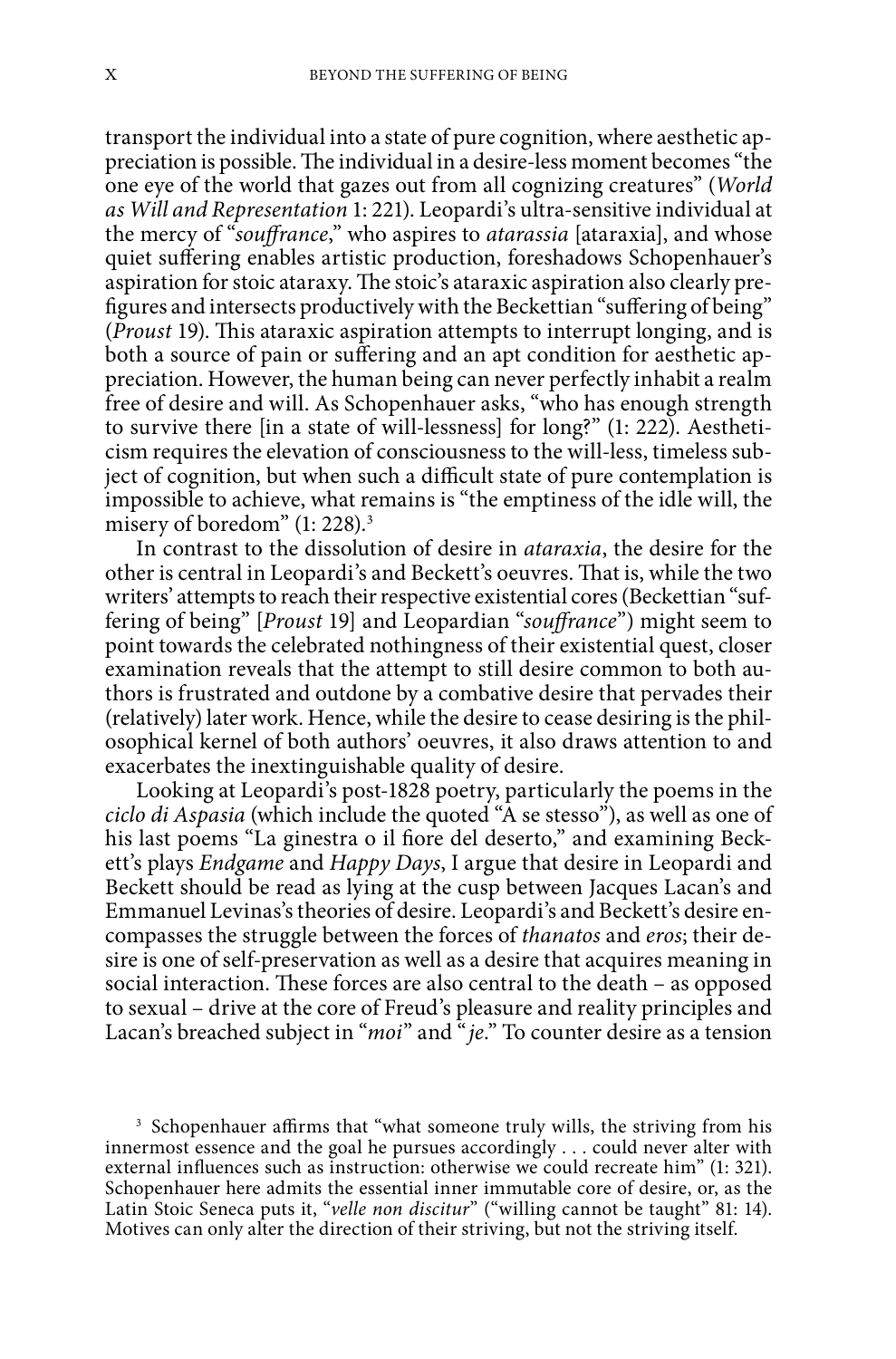between *thanatos* and *eros*, which splits the subject (and is thus based on lack), I propose that Leopardi and Beckett are inspired by a Levinasian kind of desire that moulds the subject when called to address the other – inspiring Levinas's particular concept of "infinity," which is opposed to "totality" and can be pitted against the nothingness crucial to pessimist and nihilist readings.

Leopardi's and Beckett's art, then, is not simply concerned with the Schopenhauerian attempt to rip the flimsy film of desiring and willing in order to reach pure aesthetic contemplation. Nor can existential pain simply be eased through the cessation of one's strivings. In the chapters that follow, I show how for both authors there is a paradoxical human desire that, differently from the "subjective spirit of base desire" that Schopenhauer debunks as the stimulating in art (1: 233), compels the individual to endure his existence. My contention is that the easing of existential anguish lies in the final acceptance that the human being cannot become void of desire. This inextinguishable desire – positive in effect, albeit challenging to experience – can bring about compassion.

Mediated by the Schopenhauerian notion of compassion, the compassionate trait in Leopardi and Beckett can be read in the two authors' portrayal of desire for the other. This desire can be construed as both Lacanian and, very significantly, Levinasian. Schopenhauer claims that "all love (*caritas*) is compassion" (1: 401). Compassion, says Schopenhauer, "is apparent in our heartfelt participation in the friend's well-being and woe and the selfless sacrifices made on account of the latter" (1: 403). This conception of compassion in Schopenhauer is rooted in Leopardi, where compassion entails being able to feel other individuals' suffering. It is a notion, however, that differs from, for instance, Levinas's, because while in Schopenhauer the compassionate human being is able to still desire, in Levinas compassion undergoes an inverse movement. I argue for a desire in Leopardi and Beckett that, in spite of any attempt to still its source, paradoxically brings about more of a Levinasian compassion. In "La ginestra," *Endgame*, and *Happy Days* the self becomes a compassionate subject who is, as Levinas says, "unable to shirk: this is the 'I'" (*Totality and Infinity* 245). The desiring subject thus plays a pivotal role in the desire for the O/ other, a Lacanian desire characterized by a 'coring out' effect. Nonetheless, the desiring subject in Leopardi and Beckett can also be interpreted as characterized by a Levinasian desire in its being-for-the-other. The desire of the subject encompasses Freudian death and life drives, Lacanian demand versus desire, or what Gavriel Reisner terms "an opposition to desire within the ego […] anti-desire," pitted against "a force of desire which supersedes the ego" (14).

This study unfolds in three chapters. In chapter one, I briefly trace the theme of desire in the specific designated framework. I delve at some length into the contributions of Leopardi, Schopenhauer, Freud, Lacan, and Levinas, all of whom shape Beckettian desire as the outcome of the human subject's division. The trajectory of my discussion passes through Leopardi's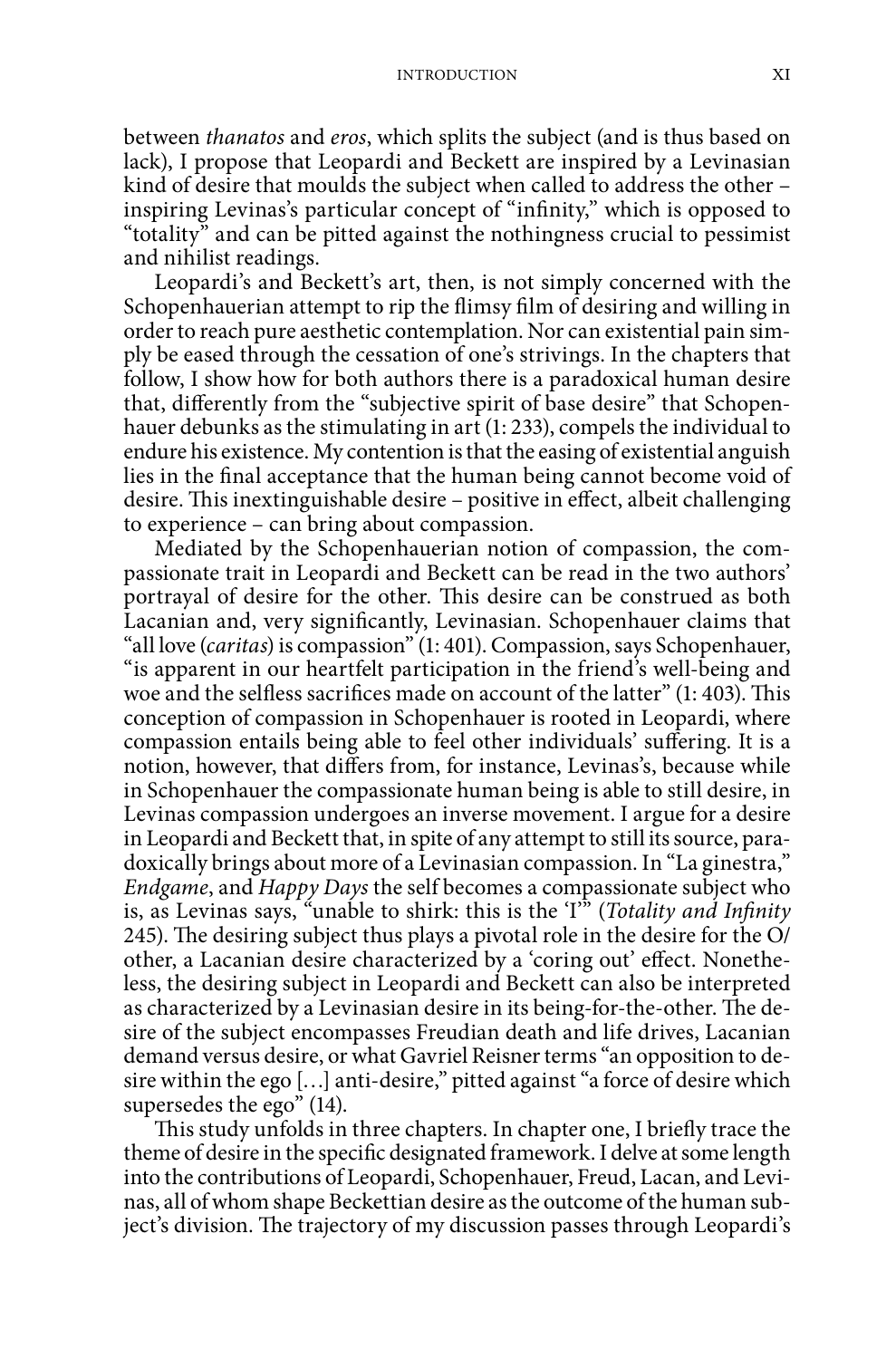desire of *amor proprio* (building on eighteenth-century Enlightenment conceptions of *amour propre*) and develops into Schopenhauerian Will as opposed to its negation. It passes through Freud's death as opposed to life drive and Lacan's cleaved subject into "*moi*" and "*je*," where the "*moi*" is specifically equated by Lacan to *amour propre*. The first chapter is thus a meditation on the nature of desire, in particular the desire both Leopardi and Beckett bring out. It sets up the theoretical scaffolding for the analysis of desire through Leopardi's poetic voices and the utterances of Beckett's dramatic characters. The voices' and characters' attempt and failure to come to terms with the elusive nature of their speech can be equated to the impossibility of reunifying Lacan's split subject. Consequently the voices and characters displace desire onto the violence of a language that cuts up what it addresses and represents an act that is repeated in the speech spewed out by Hamm and Clov in *Endgame* and Winnie in *Happy Days*. 4 I also examine this speech in "La ginestra," *Endgame*, and *Happy Days* through the "Saying," the being-for-the-Other, conceived according to the philosophical analysis of Levinas.

In chapter two, I briefly review the criticism that constructs Leopardi and Beckett as pessimists, nihilists, and existentialists. I explore the negation of desire, crucial to Leopardian *atarassia* tinged by "*souffrance*" and Beckettian "suffering of being," arguing that both writers' work stems (but also significantly differs) from pessimism, nihilism, and existentialism. Indeed, "*souffrance*" and "suffering of being," and the desire to cease desiring which is at their very crux, have been repeatedly perceived through a philosophically pessimist lens. Bevir lists three types of pessimism within which Leopardi, Schopenhauer, and Beckett could all be placed: the existential, cultural, and metaphysical pessimist traditions. In the case of Leopardi and Beckett, their work ultimately concedes the imperishable quality of human desire.

In chapter three, I flesh out the discussion revolving around irreducible desire by arguing for a desire that is suspended between Lacanian and Levinasian notions of the concept. I suggest that desire as presented in Leopardi's and Beckett's oeuvres goes beyond anything that could possibly offer fulfilment. Desire is a surplus always exterior to Levinas's "totality" because it affirms the otherness, integrity, and transcendence of the Other. This form of desire goes beyond the Beckettian "suffering of being" or Leopardian *atarassia* (tinged by "*souffrance*") because it breaks free of the disintegrating effect of the desire-free epiphanic moment and instead engages and even serves the other. It compels one to first freely make a choice for the traumatizing face-to-face encounter: the choice to

<sup>4</sup> The direct consideration of desire in Lacan, as in *amour courtois* to which it inspires, reveals the very impossibility of its completion and wholeness while the discourses that sublimate desire in the same courtly love tradition are as direct as their detours.